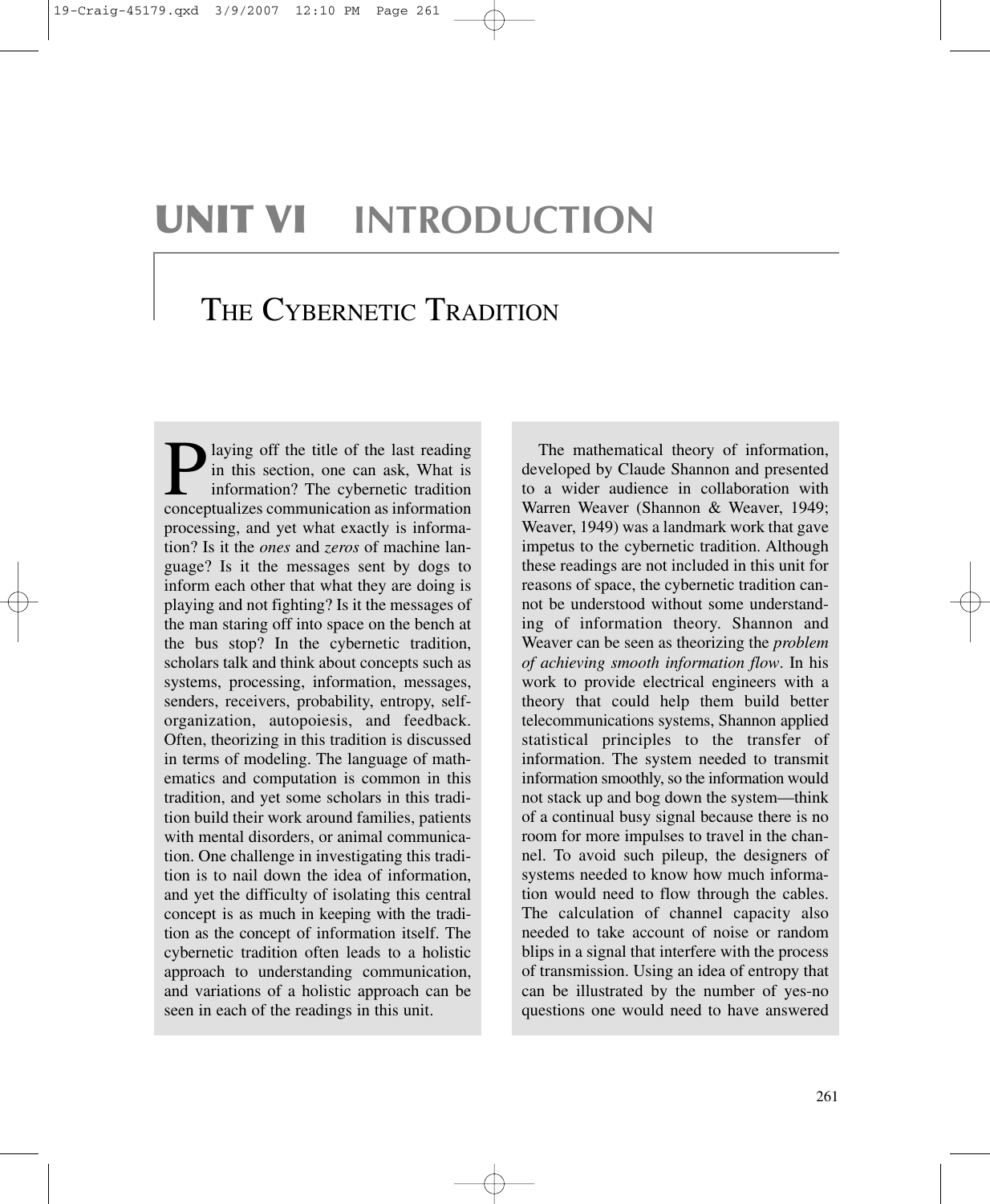### 262 • **UNIT VI**

to determine the answer to some given question (somewhat like the game of 20 questions), Shannon worked probabilistically to calculate the amount of information that would flow through the phone lines. The theory showed that effective transmission of information requires efficient coding of messages (logically equivalent to winning at 20 questions by asking the smallest number of questions possible). Yet effective transmission also requires a certain amount of redundancy to compensate for the presence of noise in the communication channel. Without any redundancy at all, a single blip of noise would destroy the signal. Using the mathematical formulas of information theory, engineers could build systems in which the necessary amount of information could flow smoothly.

Shannon and Weaver (1949) illustrated their theory with a linear model of communication that ever since has been commonly taught with variations as *the model of communication*. The model pictures communication by a series of boxes and arrows showing how a message flows from a communication source to a destination with noise interfering. This diagram was presented as a general model that applies to any form of communication, not just signals traveling through telephone wires. Although they acknowledged that the transmission of meaning in communication involves more than just the physical transmission of a signal, Shannon and Weaver speculated that the theory could eventually be extended to provide precise mathematical explanations of meaning and communication effects (see pp. 24–28). To make a long story short, this extension of the theory was never successfully accomplished. Therefore, although Shannon's mathematical approach continues to be useful for telecommunications engineering, its application to other aspects of human communication has been very limited and imprecise. For example, there is some value in the insight that redundancy plays a

necessary role in communication, even if the redundancy of meaning is impossible to measure precisely in any real situation. However, the one-way linear model is commonly criticized for failing to include a practically essential element of communication: feedback, the receiver's response to the message.

Feedback is the central concept of another landmark theory represented by the first reading in this unit. Writing at about the same time as Shannon and Weaver, Norbert Wiener (1948) coined the term *cybernetics*, although in our reading he tells of earlier uses of the term. The reading is taken from *The Human Use of Human Beings: Cybernetics and Society* (Wiener, 1954), a nonmathematical presentation of Wiener's theory of cybernetics for general readers. His work can be seen as theorizing the *problem of human-machine communication*. Stated generally, Wiener explains how human communication is parallel to machine communication. It is not that humans communicate one way to each other and in a different way with machines. Rather, the principles of machine communication can be used to explain human communication. In this case, information is that which is exchanged as communicators adapt to the outer world to have some control over the outer world. Communication is a response to an environment, and a message is a form of pattern and organization. Modern machines respond via their sensors, and their feedback mechanisms respond to actual performance. For example, an elevator opens when it actually reaches a floor, not when it formulaically should reach a floor. It is the feedback mechanisms that allow the system to have control rather than being taken over by nature's tendency toward disorganization.

Similarly, just like machines, human communicators receive feedback based on their actual performance, not their intentions, and these regulatory processes control the communicator's responses to the environment. In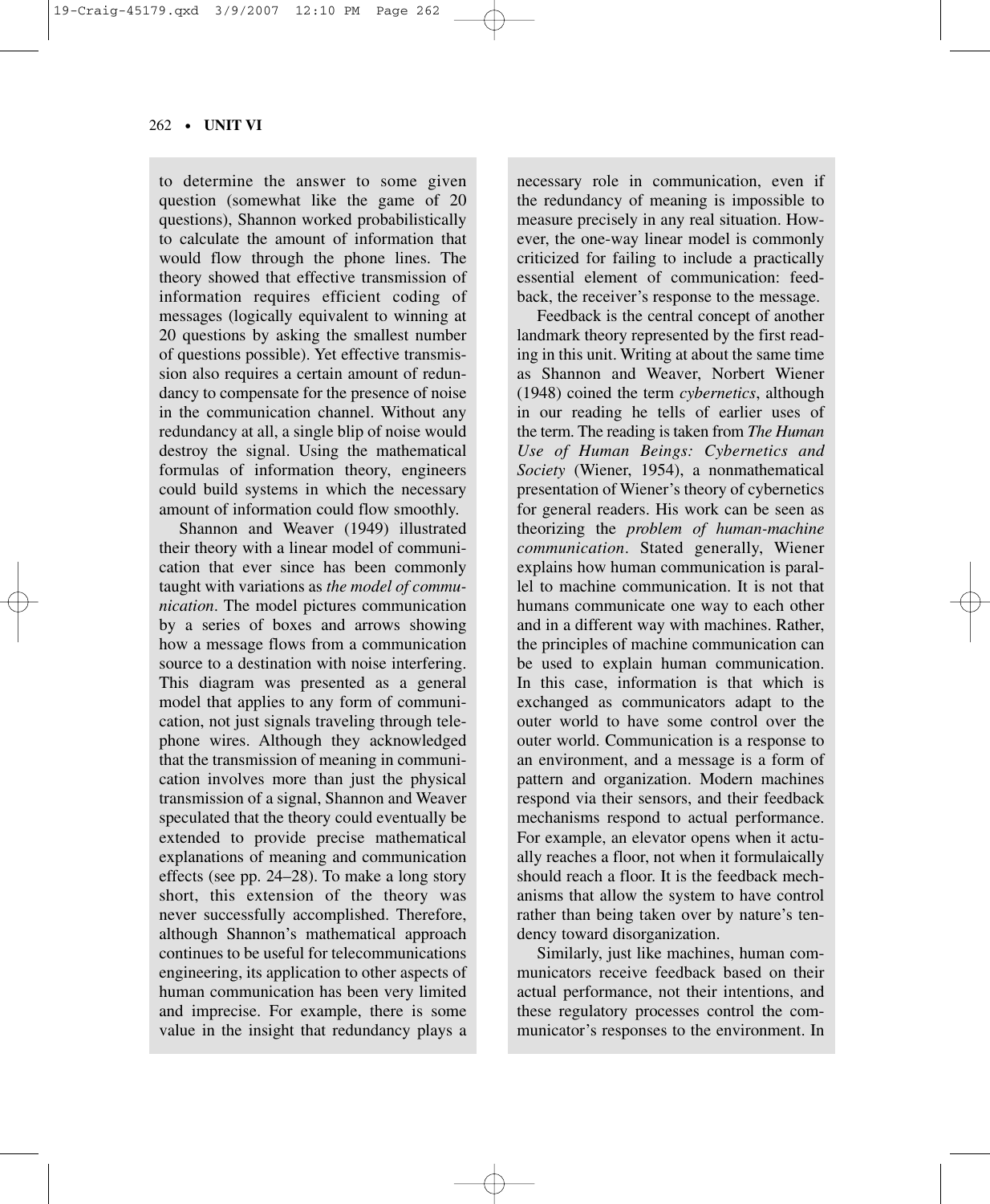other words, we communicate in response to something (similar to the elevator call button being pushed); the feedback we receive from others is feedback to our actual communication, not what we merely intended to communicate (that is, what others actually heard and did, not what was in our minds to say); and the adjustments we make (whatever next actions we take) are based on the feedback we receive (what people actually said and did, not what happened in their minds). Thus, communication consists of feedback and response patterns. Examining society from this perspective, one can see how adjustments are made to fend off nature's tendency toward disorganization and how movement's tendency toward purposive ends becomes possible.

Gregory Bateson (1972; Ruesch & Bateson, 1968) is another important figure in the cybernetic tradition not directly represented in this volume for reasons of space (although many of his ideas are referenced by Watzlawick, Beavin, and Jackson in reading 20). His work, which used concepts from semiotics and mathematical logic to extend cybernetic theory to address distinctive aspects of interaction through signs and symbols in humans and higher animals, could be seen as theorizing *the problem of metacommunication*. Bateson examined a wide variety of interactions ranging from animal communication to therapy with mental patients. In examining animal communication, Bateson saw that dogs can tell when they are fighting and when they are playing, even though their actions when fighting or playing look very similar. Play, to Bateson, was a key evolutionary step, and animals' ability to communicate to each other that "this is play" shows their metacommunicative ability. Human interaction also is infused with these unstated metamessages. Interaction has both a *report*, or informational, aspect and a *command,* or framing, aspect, which establishes the relationship between the communicators. That we

engage in multiple layers of communication (simultaneously communicating about the frame and the message within the frame) produces a paradox of abstraction, and it is this paradox that keeps language changing and developing rather than becoming a rigid game with fixed rules. These layers of messages, if used skillfully by a therapist, can also lead to a schizophrenic changing her frame of interpretation.

The second piece in this unit builds on Bateson's ideas and theorizes a similar problem. The authors were associated with the Mental Research Institute in Palo Alto, California, members of which had worked with Bateson in earlier studies of the double bind in mental patients. The double bind is a repetitive pattern of interaction in which a victim is both confronted with contradictory messages at different levels of abstraction and prevented from leaving the situation or metacommunicating about the contradiction. For example, there could be a pattern of interaction between a mother and child in which the mother verbally says something such as *come here, I love you* while nonverbally signaling the child to stay away. The child is powerless to leave the relationship or to question the contradiction, which the mother will consistently deny. The child is likely to generalize this interactional pattern to other relationships and as a result becomes emotionally disturbed and uncommunicative. In this regard, the double bind resembles forms of "discursive closure" theorized by the critical theorist Stanley Deetz (reading 34).

The piece included here presents five axioms that Watzlawick, Beavin, and Jackson (1967) proposed as part of their calculus of human communication. These are notions that are commonly taught in interpersonal communication courses, and as one reads this piece, one can gain a deeper sense of the context of these axioms and how they are relevant for understanding interpersonal communication. For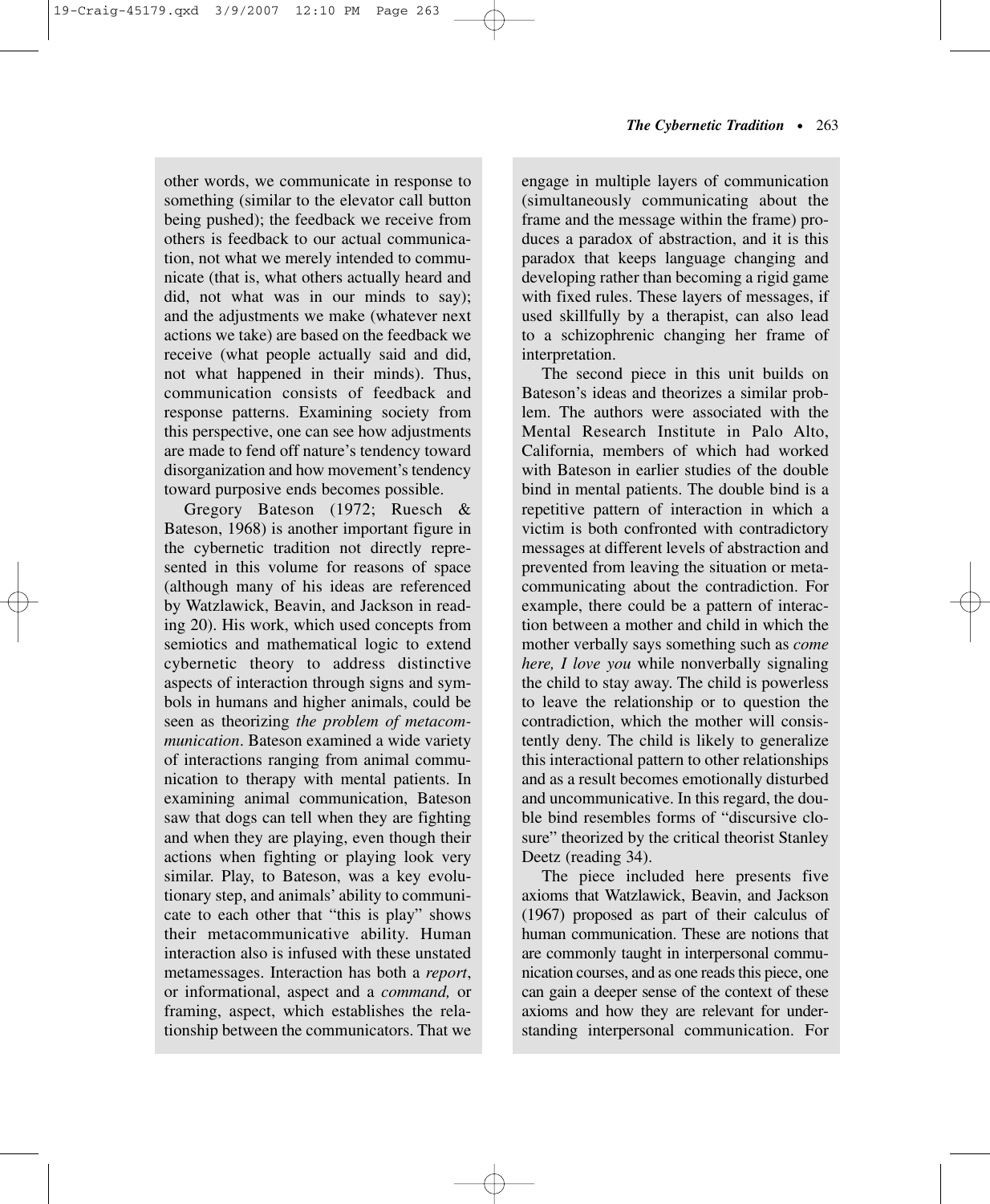### 264 • **UNIT VI**

instance, the well-known axiom *one cannot not communicate* involves the accompanying notion that one cannot not respond. The man sitting on the park bench staring into space is communicating, and anyone who encounters that communication responds to it in some way, even if only by trying to appear to ignore it. The communicator and the responder are connected. They are parts of a communication system. (How does this differ from Chang's [reading 18] phenomenological argument that communication is unavoidable?)

In emphasizing and examining communication as a system, these theorists also theorize the problem of the whole. The five axioms (the impossibility of not communicating, the content and relationship levels of communication, punctuation of the sequence of events, digital and analogic communication, and symmetrical and complementary interaction) provide a set of fundamentals that draw focus to the system of communication rather than the individuals involved in the communication. This idea of looking at how the system works, rather than at the parts of the system individually, itself is a hallmark of the cybernetic tradition.

The third reading in this unit is an interesting conjunction of cybernetic (information processing) and social psychological theory applied to mass communication. Lang theorizes *the problem of information processing by television viewers*. To understand how a TV message affects viewers, intentionally and unintentionally, Lang provides a theory of cognitive processing of messages. There are three components to this processing: encoding, storage, and retrieval. However, the processing system is limited in that there are only so many processing resources available to the system. If too many resources are allocated to encoding, for example, there may not be enough resources to allow thorough storage of the message. Additionally, there are characteristics of messages, such as being unexpected,

that seem to automatically elicit encoding, and so if the message continually breaks expectations, the allocation of resources will be greatly skewed toward encoding so the receiver may encode a lot but not do much other processing. As Lang points out, although this theory can potentially lead to new models of how to construct and present TV messages, this idea of limited capacity is not limited to understanding mass media messages but can be applied to processing messages in other communication contexts as well.

The final piece in this unit is by the German social theorist Niklas Luhmann and examines the difference between the psychic system (individual consciousness) and the communication system (social). In theorizing *the problem of the systemic autonomy of communication*, using the ideas of autopoiesis and self-organizing systems, Luhmann makes the paradoxical-sounding claim that only communication communicates. Just as does consciousness, communication operates as a closed, autonomous system. What is communicated depends on the system, not on what the individual participants in the communication would like to be communicated. Although conscious entities are needed for communication to happen, they are not part of the communication per se. Communication either happens or it does not. Either a communication system organizes itself and communication happens or it does not. However, although communication and consciousness are distinct, they can disturb each other. When communication occurs, a consciousness is forced to accept or reject the communication. Because of the social-psychic divide, one can avoid the risk of communication when rejection is likely, and in fact institutions are constructed that facilitate this avoidance. Due to this divide, there are things that can be handled communicatively, but this is not the same as handling things in the individual consciousness.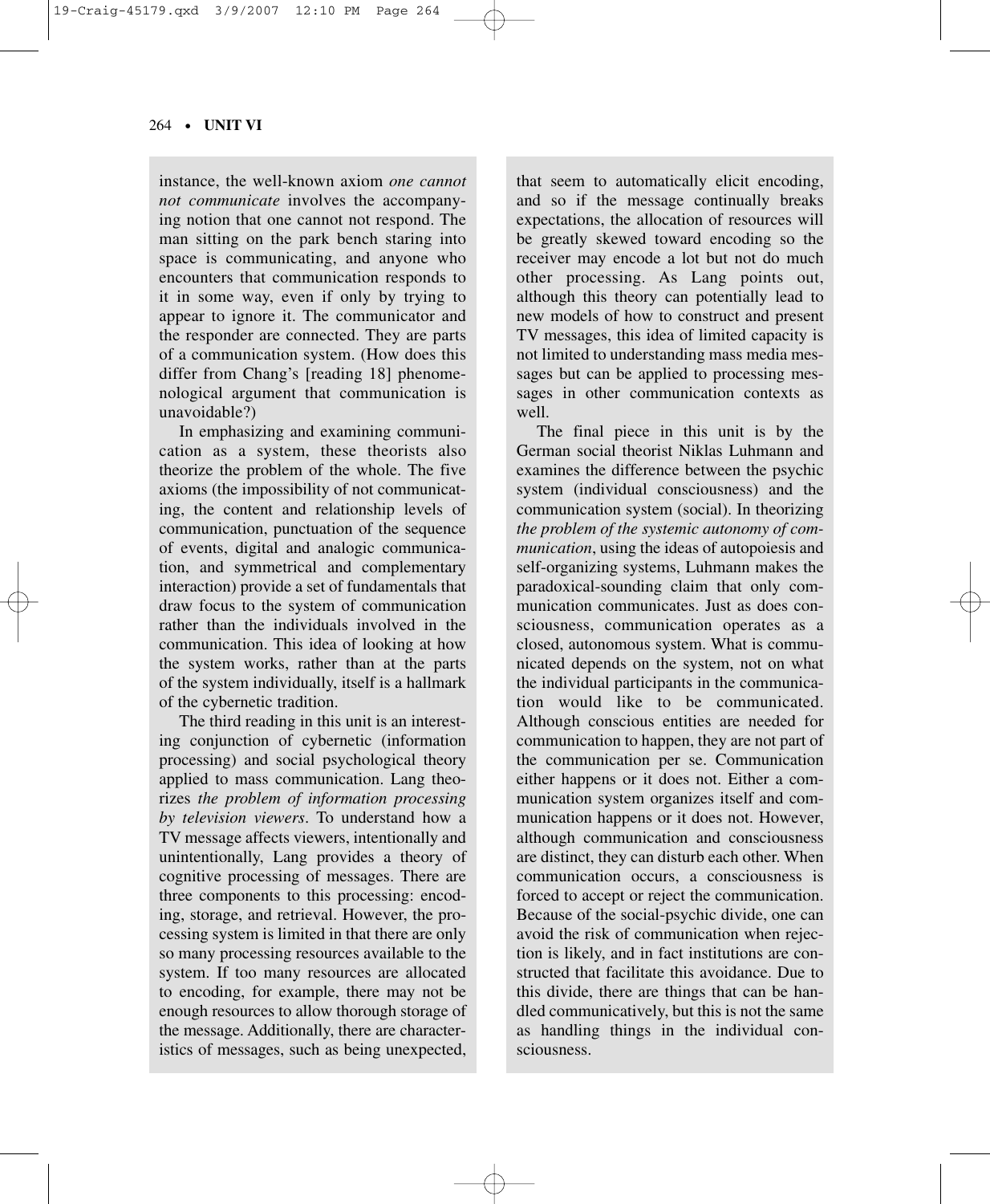After reading the pieces in this unit, the question asked at the outset may still be relevant: What is information? The question of how well this tradition holds together may also arise. How related are the notions of information and of system in these readings? Are there enough shared strands of thought that cybernetics is a distinct way of conceptualizing communication? What is it that sets this tradition apart from the others? How is the conception of information processing different from those of the art of discourse (rhetoric), shared meaning (semiotics), and experience of the other (phenomenology)? Do the thinkers in this unit seem to build on each other, or has this tradition been built by thinkers coming from different directions yet ending up proposing related ideas? How does the Luhmann piece relate to the others? What are the implications of his argument?

Scholars such as Lang may lead one to think and talk about everyday technical problems of message construction and technical system construction. How do communication systems need to be engineered? What message constructions will lead a TV viewer to attend, process, and be able to recall a televised message? Other readings may lead to thinking about the similarity and differences of machine, human, and animal communication. Do humans communicate with each other just as computers communicate with each other? Can studying animal communication provide a valuable and informative model for analyzing the process of human communication? One may want to extend from the machine-human-animal comparisons to ask more generalized questions, such as questions concerning the similarities and differences between systems of different types.

Additionally, the Lang and the Luhmann readings bring up the notion of mind. Is the mind an information processing machine? What is gained by taking this information systems approach to understanding mind? Is

there a divide between the individual mind and communication? What is the relationship between communication and the individual? Is the Lang piece about mind? Is her model only applicable to the mental processing of mediated messages, or can it be used to model the processing of messages in face-to-face interaction? What is the difference between processing messages in face-to-face interaction and processing audience-directed messages such as television, movies, or even public speeches?

What about the idea of studying the whole rather than the parts? What is gained by taking this perspective? What practices can be viewed as systems? How large can a communication system be? Is a whole society, even the entire world, a communication system? Wiener seems to indicate that cybernetics can provide a grand theory that explains all communication, that understanding the technical level of communication can provide valuable insight into all other levels of communication. How plausible are those claims? Is the idea of information processing too general to be relevant to any specific communication practice?

Finally, some of the ideas in this tradition have had quite a bit of staying power. Why is this so? Why is the Shannon and Weaver model (1949) still so commonly referred to? Is it especially relevant for some reason? Why are the Watzlawick et al. (1967) axioms of communication so popularly taught in communication courses? Are these ideas taught in ways that seem in keeping with their presentation in these original texts? All of these questions are worthy of reflection, as well as some of the basic theorizing questions: What new vocabulary do you have? What do you see as a communication system that you did not previously? How do these readings support and call into question your own thoughts about communication? There are many questions that can be thought about as one reads the selections in this unit.